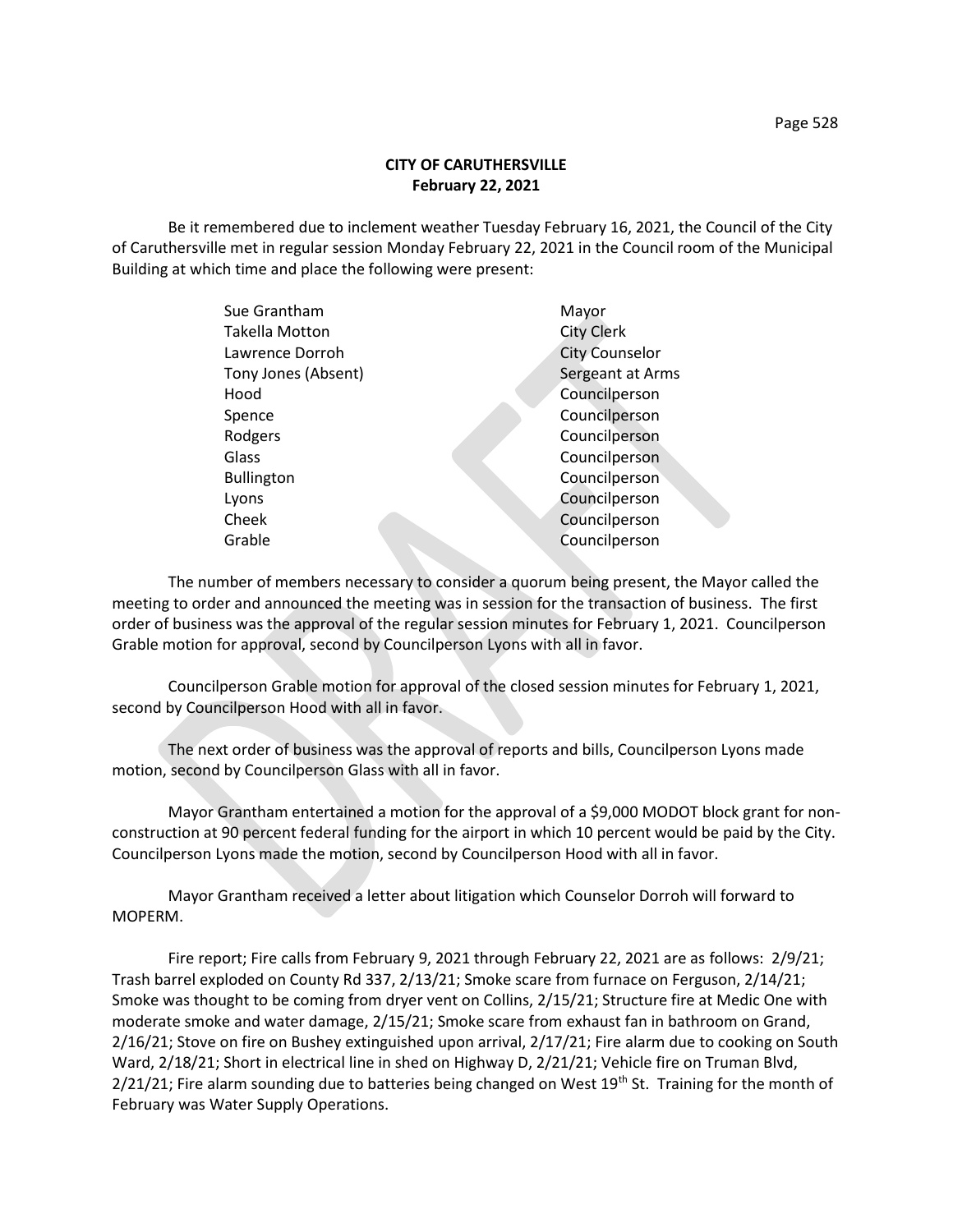## Page 529

Public Works; Paul Shaw reported that Key Equipment quoted price to fix the street sweeper was \$15,651.57; a new street sweeper would cost over \$200, 000. Councilperson Bullington motion to approve the fix, second by Councilperson Grable, which resulted in the following vote:

| Hood              | Yes | Spence | Yes |
|-------------------|-----|--------|-----|
| Rodgers           | Yes | Glass  | Yes |
| <b>Bullington</b> | Yes | Lyons  | Yes |
| Cheek             | Yes | Grable | Yes |

There was a question about the leaks around town during the winter storm. Mr. Shaw reported that the big leaks were easy to find, but the smaller ones could be ongoing. City crews have worked for the past two weeks non-stop clearing the roads and keeping the flow of water going. With the extreme cold temperatures it caused the heaters on the concrete pits in the towers to malfunction disabling the alarm to signal the drop in the towers. A breaker also failed on the well causing another drop in the towers, crews worked until morning to the get the plant running. At times the water usage exceeded what the plant could produce, in which the plant was staffed around the clock for a week. At this time the towers are at 92 feet; on a normal day of operation the towers are between 118-123 feet. The following are a list of the large leaks during the cold snap which hampered the towers dropping so low along with people running their faucets to keep their lines from freezing: Taven/ three times a 2 inch line busted, Ag Distributors/3 inch line blew apart, Middle School/2 inch line separated, Cupples Building/8-10 inch fire suppression line blew apart an elbow, Mooreland Dr./ 2 inch line damaged,  $3^{rd}$  St. Chlorine room/ 2 inch line busted, Fema Trailer Park/  $\frac{3}{4}$  inch line blew apart, 1100 East 13<sup>th</sup> St./along with numerous other houses had leaks, Historic Water Tower/ valve froze and busted 8 inch ductile valve cracked and was spraying after being shut off in the 60's. Barry Gilmore, Jess Cagle, and Terry Privett got the department through the weekend. The police department was a big help, Council members called with support, and Waters Engineering and A2H Engineering gave assistance and advice. John Ferguson helped with the roads, and Terry Rushing helped with leaks. Members of the Fire department also came and helped out.

Code Enforcement; Barry Gilmore reported that Waste Pro had picked up trash the weekend, and continuing Monday with anything that had been missed, with Tuesday resuming the normal pickup. The Juliet houses are on track; an ordinance would have to be amended for an electrical substation.

Library report; The reception for Vickie DeReign turned out well, and the quilt will remain on display through Thursday. The 4H quilt that the kids made of Missouri will be on display along with the State's bicentennial quilt. The Library's anniversary date is February 18, 2022. In 1903 there was a proposal for the Carnegie library for Caruthersville, it didn't pass but a library was erected 20 years later.

Economic Development; Jana Merideth reported via text that the Value Added Ag breakfast workshop would be some time in the fall which will be geared towards farmers about new technology. Ideas for the Clean Up Project are being explored, Workforce Development soft skill workshop will take place weekly in March, and LLT will have a Town Hall meeting in spring to tell about BLP and its goals.